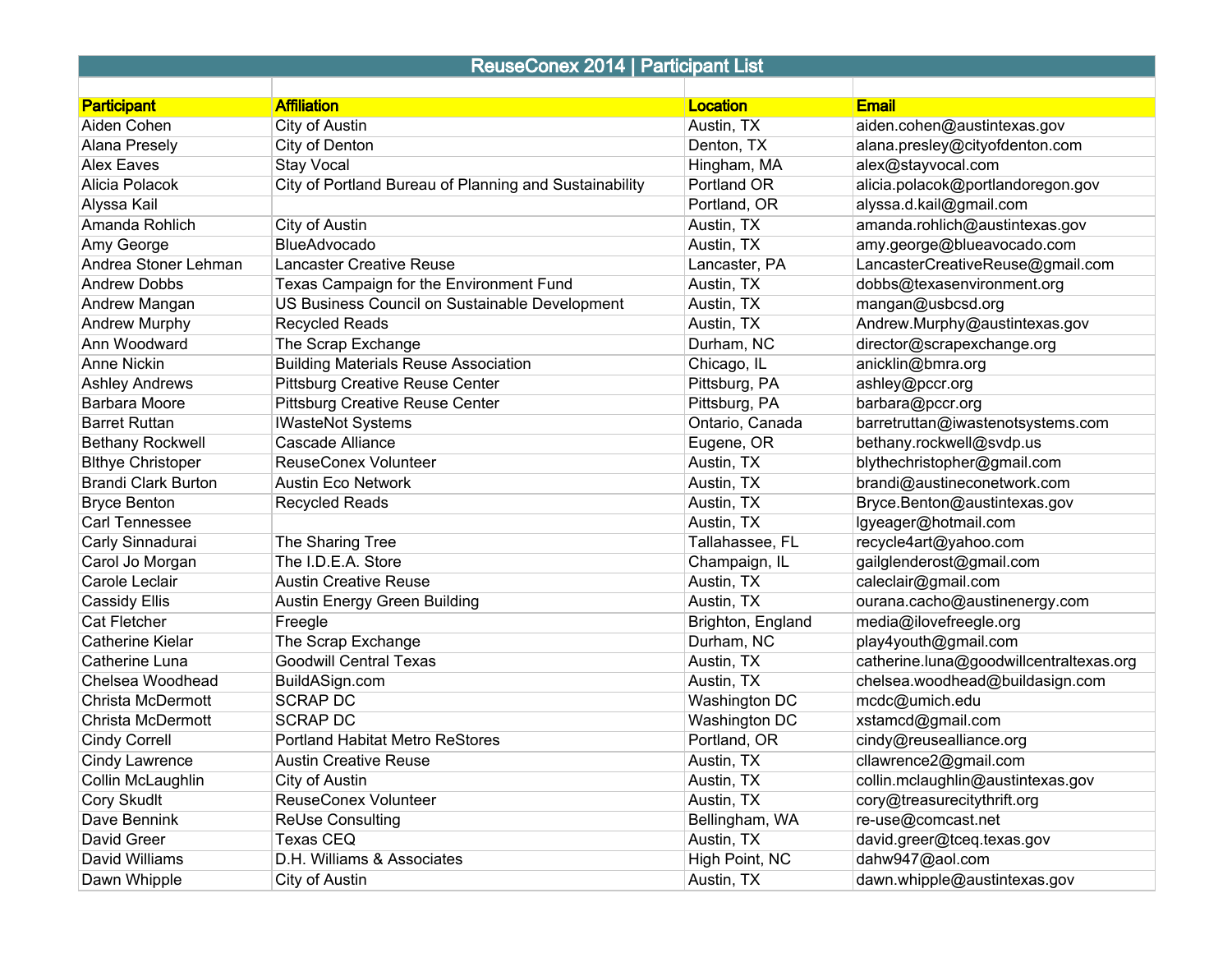| Deanna Saunders         | <b>Goodwill Central Texas</b>                              | Austin, TX          | deanna.saunders@goodwillcentraltexas.org |
|-------------------------|------------------------------------------------------------|---------------------|------------------------------------------|
| Deborah Molotsky        |                                                            | Richardson, TX      | dmolotsk@gmail.com                       |
| <b>Denise Amick</b>     |                                                            | Fort Collins, CO    | deemckee@hotmail.com                     |
| Denise Perreault        | <b>Boulder Art Parts</b>                                   | Boulder, CO         | 3dboulder@comcast.net                    |
| Diane Cohen             | <b>Finger Lakes Reuse</b>                                  | Ithaca, NY          | diane@fingerlakesreuse.org               |
| Dustin Fedako           | <b>Compost Pedallers</b>                                   | Austin, TX          | dustin@compostpedallers.com              |
| Elenor Ray              | WasteShed                                                  | Chicago, IL         | eray@thewasteshed.com                    |
| Elizabeth Hill          | City of Fayetteville                                       | Fayetteville, AZ    | elizabeth.hill@co.washington.ar.us       |
| Elizabeth Roth          |                                                            | Nashville, TN       | erileyroth@gmail.com                     |
| Erika Johnson           | <b>Pittsburg Center for Creative Reuse</b>                 | Pittsburg, PA       | erika@pccr.org                           |
| Eva Radke               | Film Biz Recycling                                         | Brooklyn, NY        | eva@filmbizrecycling.org                 |
| Eva Steinle-Darling     | Carollo                                                    | Austin, TX          | esd@carollo.com                          |
| Gary Liss               | Zero Waste International Alliance                          | Loomis, CA          | gary@garyliss.com                        |
| Gena McKinley           | City of Austin                                             | Austin, TX          | gena.mckinley@austintexas.gov            |
| Greg Rue                | Arc Value Village                                          | Bloomington, MN     | ruegreg@arcgreatertwincities.org         |
| Harriet Taub            | Materials for the Arts                                     | Queens, NY          | htaub@mfta.nyc.gov                       |
| <b>Heather Gregory</b>  | <b>SCRAP Denton</b>                                        | Denton, TX          | heatherg@scrapdenton.org                 |
| Heidi Zlab              |                                                            | Des Moines, IA      | history4fun@gmail.com                    |
| Jackie Doherty          | <b>Finger Lakes Reuse</b>                                  | Ithaca, NY          | Jackie@fingerlakesreuse.org              |
| Jan Bland               | <b>ReuseConex Volunteer</b>                                | Austin, TX          | j bland2000@yahoo.com                    |
| Jason McCombs           | City of Austin                                             | Austin, TX          | jason.mccombs@austintexas.gov            |
| Jennifer O'Brien        | <b>Resource Dept</b>                                       | West Palm Beach, FL | jobrien@resourcedepot.net                |
| Jennifer Wong           | University Co-op Materials Lab, University of TX at Austin | Austin, TX          | jenwong@utexas.edu                       |
| Jeremy Kranowitz        | Sustainable America                                        | Stamford, CT        | Jeremy.kranowitz@sustainableamerica.org  |
| Jessica King            | City of Austin                                             | Austin, TX          | jessica.king@austintexas.gov             |
| Joanna Dyer             |                                                            | Portland, OR        | joannadyer@gmail.com                     |
| Joaquin Mariel          | <b>Ecology Action</b>                                      | Austin, TX          | joaquin@ecology-action.org               |
| Jody Mabary             | Tornado Garden, Hattiesburg                                | Hattiesburg, MS     | madeintheunitedstates@gmail.com          |
| John Bushe              | Zero Waste Advocacy                                        | Austin, TX          | jbush@adbongo.com                        |
| John Hinkle             | <b>ECHO Tally</b>                                          | Tallahasee, FL      | donations@echotally.org                  |
| Jordan Figueiredo       | End Food Waste   Feed the 5k Oakland                       | Castro Valley, CA   | zerofoodwasteforum@gmail.com             |
| Josh Blaine             | in.gredients                                               | Austin, TX          | joshua@in.gredients.com                  |
| Josh Vaughan            | Connect2Good                                               | Austin, TX          | josh@connect2good.com                    |
| June Michalowski        |                                                            | San Francisco, CA   | junem99@sonic.net                        |
| Karin Barbee            | <b>SCRAP NOLA</b>                                          | New Orleans, LA     | karin@scrapnola.org                      |
| <b>Kate Stock</b>       | <b>SCRAP USA</b>                                           | Portland, OR        | kate@scrapusa.org                        |
| Katherine Kitchener     | NYC Dept of Sanitation                                     | New York, NY        | kkitchener@dsny.nyc.gov                  |
| Katie Pichette          | <b>Reclaimed Value</b>                                     | Portland, OR        | katie@reusealliance.org                  |
| Keenen Thompson         | Lower East Side Ecology Center                             | New York            | oreinc@earthlink.net                     |
| Keith Bible             | City of Austin                                             | Austin, TX          | keith.bible@austintexas.gov              |
| Kelley Carmichael Casey | <b>SCRAP USA</b>                                           | Boulder, CO         | kelley@scrapusa.org                      |
| Kelly Allen             | The Geek Group                                             | Grand Rapids, MI    | kelly@thegeekgroup.org                   |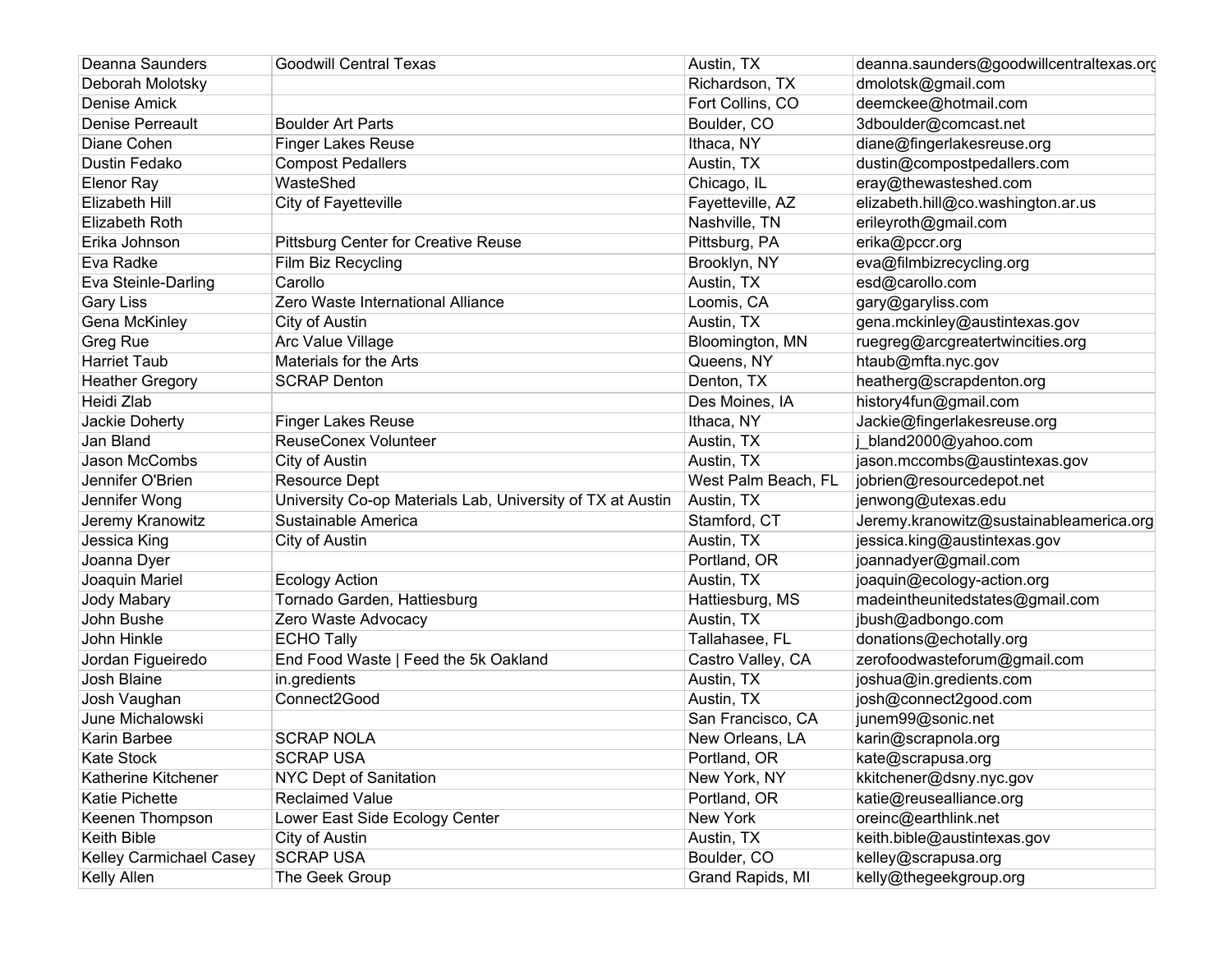| Kelly Freeman            | <b>Goodwill Central Texas</b>                                               | Austin, TX        | Kelly.Freeman@goodwillcentraltexas.org             |
|--------------------------|-----------------------------------------------------------------------------|-------------------|----------------------------------------------------|
| <b>Kelly Tipler</b>      | <b>Turnip Green Creative Reuse</b>                                          | Nashville, TN     | kelly@turnipgreencreativereuse.org                 |
| Kendra Bones             |                                                                             | Austin, TX        | kendrabones@gmail.com                              |
| Kevin McLaughlin         | US EPA Region 4                                                             | Raleigh, NC       | mclaughlin.kevin@epa.gov                           |
| Kimberly Cantrell        | California Assistive Technology Reuse Coalition   Ability To Sacramento, CA |                   | kim@cfilc.org                                      |
| Kyle Wiens               | iFixit                                                                      | San Obispo, CA    | kyle@ifixit.com                                    |
| Laura Clagett            | BuildASign.com                                                              | Austin, TX        | laura.clagett@buildasign.com                       |
| Leah Saffian             | <b>Washington County</b>                                                    |                   | Washington County, AK Isaffian@co.washington.ar.us |
| Ssenoga Leonard          |                                                                             | Uganda, Africa    | ssenoga2000@yahoo.com                              |
| Leslie Beasley           | Open Arms                                                                   | Austin, TX        | leslie@theopenarmsshop.com                         |
| Leslie Yeager            |                                                                             | Austin, TX        | lgyeager@hotmail.com                               |
| <b>Lili Bowers</b>       | <b>SCRAP USA</b>                                                            | Bend, OR          | lili@scrapusa.org                                  |
| Liza Wilson              | <b>Toybrary Austin</b>                                                      | Austin, TX        | liza@toybraryaustin.com                            |
| Lynn Quire               | Good Garbage Nashville                                                      | Louisville, KY    | lynn.goodgarbage@gmail.com                         |
| Madeline James           | The Scrap Exchange                                                          | Durham, NC        | store@scrapexchange.org                            |
| Maggie Clarke            | <b>Beyond Waste Solutions</b>                                               | New York, NY      | mclarke@hunter.cuny.edu                            |
| Marie Horan              | <b>Compost Pedallers</b>                                                    | Austin, TX        | maurer10@hotmail.com                               |
| Mary Beth Trautwein      | reDiscover Center                                                           | Los Angeles, CA   | mail@rediscovercenter.org                          |
| Mary Elizabeth Cantu     | spare parts                                                                 | San Antonio, TX   | sparepartstudio@gmail.com                          |
| Mary Rose                | Network for Business Innovation and Sustainability                          | Vashon, WA        | maryr@nbis.org                                     |
| MaryEllen Etienne        | Reuse Alliance                                                              | Dayton, OH        | maryellen@reusealliance.org                        |
| Matthew St. Onge         | <b>Boston Building Resource</b>                                             | Boston, MA        | matthew@bostonbuildingresources.com                |
| Michael Bongiorni        | <b>SCRAP SF</b>                                                             | San Fancisco, CA  | mbbongiorni@gmail.com                              |
| Mike Thrutchley          | The Reuse People                                                            | Oakland, CA       | MikeThrutchley@TheReUsePeople.org                  |
| Mindy Reed               | <b>Recycled Reads</b>                                                       | Austin, TX        | mindy.reed@austintexas.gov                         |
| Mitra Chester            | Cascade Alliance                                                            | Eugene, OR        | mchester@svdp.us                                   |
| Nancy Lo                 | <b>Hennepin Coutny</b>                                                      | Bloomington, MN   | nancy.lo@hennepin.us                               |
| <b>Natalie Betts</b>     | <b>Austin Resource Recovery</b>                                             | Austin, TX        | Natalie.Betts@austintexas.gov                      |
| Neal Anderson            | <b>Texas CEQ</b>                                                            | Austin, TX        | neal.anderson@tceq.texas.gov                       |
| Nicole McGee             | <b>Upcycle Parts Shop</b>                                                   | Cleavland, OH     | nicole@upcyclepartsshop.org                        |
| Nicole Tai               | GreenLynx                                                                   | San Francisco, CA | nicole@reusealliance.org                           |
| Nicolette Stosur-Bassett |                                                                             | Chicago, IL       | n.stosurbassett@gmail.com                          |
| Nora Matthews            | Don't Toss It, LLC                                                          | Lambertville, NJ  | Nora@donttossit.com                                |
| Nora Uresta              | <b>Austin Creative Reuse</b>                                                | Austin, TX        | nureste@gmail.com                                  |
| Norm Ruttan              | <b>IWasteNot Systems</b>                                                    | Ontario, Canada   | normruttan@iwastenotsystems.com                    |
| Oli Mohammed             | Houston Furniture Bank                                                      | Houston, TX       | oli@houstonfurniturebank.org                       |
| Pamela Chamberlain       | Don't Toss It, LLC                                                          | Lambertville, NJ  | pamelachamberlain@mac.com                          |
| Ramona Brady             | Texas Art Asylum                                                            | Houston, TX       | ramona@texasartasylum.com                          |
| Rebecca Stuch            | <b>Austin Creative Reuse</b>                                                | Austin, TX        | rebecca@reusealliance.org                          |
| <b>Robert Gedert</b>     | <b>Austin Resource Recovery</b>                                             | Austin, TX        | bob.gedert@austintexas.gov                         |
| Robyn Ross               | <b>Austin Chronicle</b>                                                     | Austin, TX        | contactrobynross@gmail.com                         |
| Roderick McClain         | The Scrap Exchange                                                          | Durham, NC        | roderick.mcclain@gmail.com                         |
|                          |                                                                             |                   |                                                    |